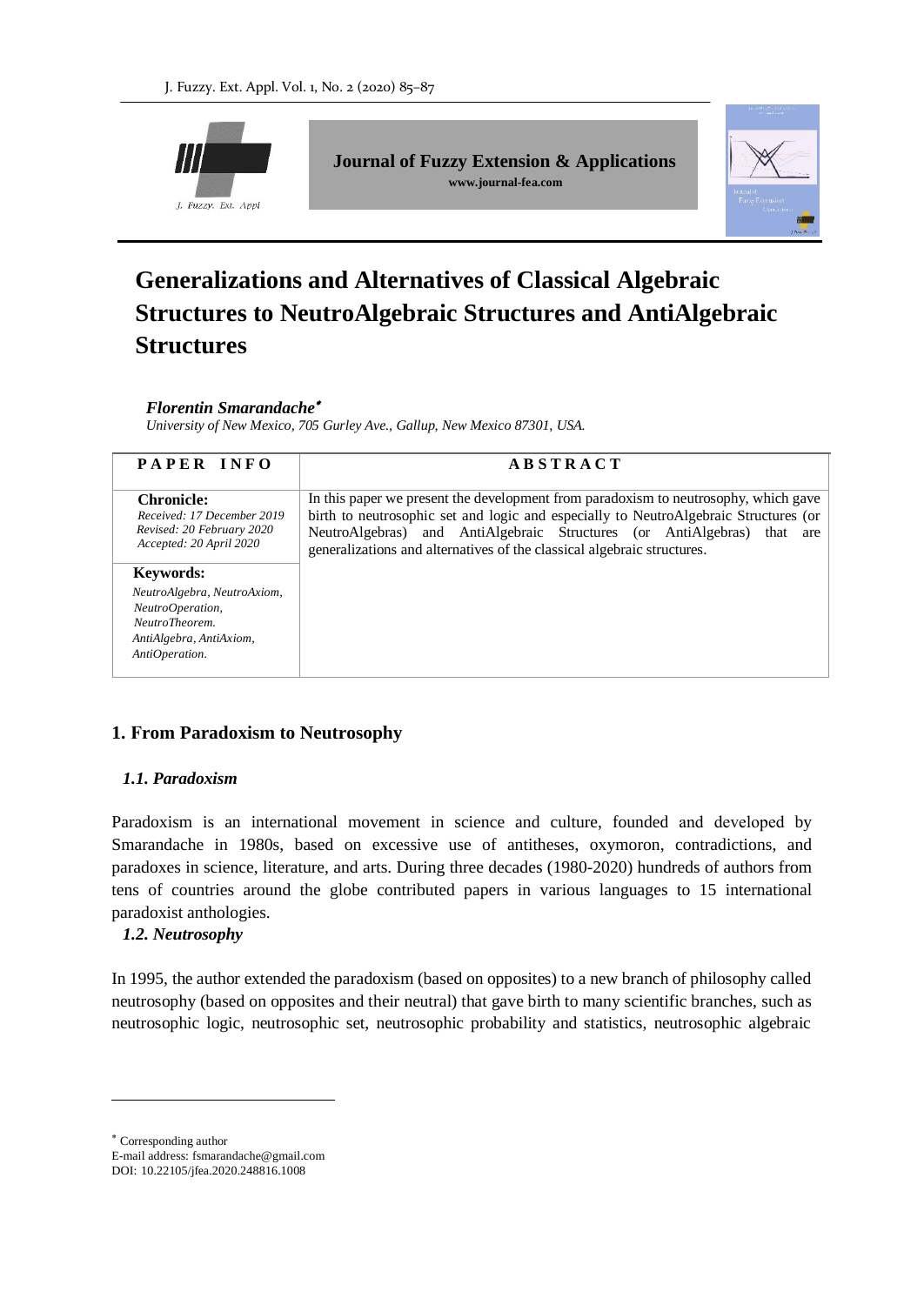

structures, and so on with multiple applications in engineering, computer science, administrative work, medical research, biology, psychology, social sciences etc.

### *1.3. Extensions*

Neutrosophy is also an extension of Dialectics (characterized by the dynamics of opposites in philosophy), and of Yin-Yang Ancient Chinese philosophy (based also on opposites: male/female, good/bad, sky/earth, etc.) that was founded and studied two and half millennia ahead of Hegel's and Marx's Dialectics.

## **2. From Classical Algebras to NeutroAlgebras and AntiAlgebras**

#### *2.1. Operation, NeutroOperation, and AntiOperation*

When we define an operation on a given set, it does not automatically mean that the operation is welldefined. There are three possibilities:

- The operation is well-defined (or inner-defined) for all set's elements (as in classical algebraic structures; this is classical *Operation*).
- The operation if well-defined for some elements, indeterminate for other elements, and outer-defined for others elements (this is *NeutroOperation*).
- The operation is outer-defined for all set's elements (this is *AntiOperation*).

#### *2.2. Axiom, NeutroAxiom, and AntiAxiom*

Similarly for an axiom defined on a given set endowed with some operation(s). When we define an axiom on a given set, it does not automatically mean that the axiom is true for all set's elements. We have three possibilities:

- The axiom is true for all set's elements [totally true] (as in classical algebraic structures; this is classical *Axiom*).
- The axiom if true for some elements, indeterminate for other elements, and false for other elements (this is *NeutroAxiom*).
- The axiom is false for all set's elements (this is *AntiAxiom*).

Similarly for any statement, theorem, lemma, algorithm, property, etc. For example: Classical *Theorem* (which is true for all space's elements), *NeutroTheorem* (which is partially true, partially indeterminate, and partially false), and *AntiTheorem* (which is false for all space's elements).

#### *2.3. Algebra, NeutroAlgebra, and AntiAlgebra*

An algebraic structure who's all operations are well-defined and all axioms are totally true is called Classical Algebraic Structure (or Algebra). An algebraic structure that has at least one NeutroOperation or one NeutroAxiom (and no AntiOperation and no AntiAxiom) is called NeutroAlgebraic Structure (or NeutroAlgebra).